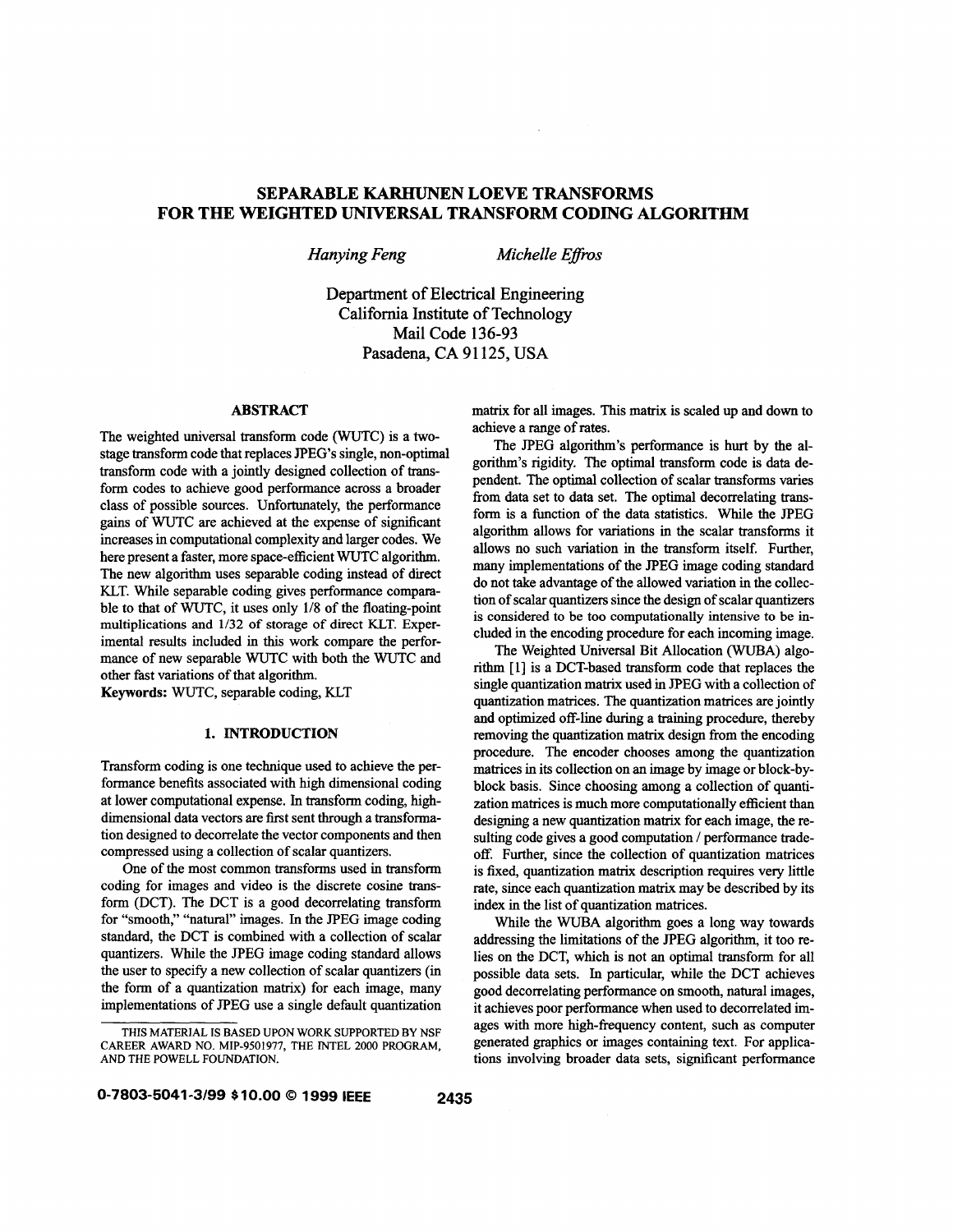benefits may be achieved by using alternate transforms in place of the DCT.

The Karhunen Loeve Transform (KLT) is a good alternative to the DCT for image coding applications. The KLT, which is a transform cornposed of the normalized eigenvectors of the correlation **matrix** associated with a specific set of source statistics, is *3* data dependent transform that in some sense achieves the optimal decorrelation and energy compaction for image zompression. Based on the theory of stochastic processes, this method can decorrelate data completely if the data is stationary. Yet because of its datadependence, the KLT had traditionally not been very popular for image compression.

The Weighted Universal Transform Code (WUTC) [1] is a two-stage algorithm that adds KLT transform coding to the WUBA algorithm. The resulting algorithm contains a collection of transform codes. Each transform code contains a KLT and a quantization matrix optimized for some subset of the training data. The transform codes in the collection are jointly and optimally designed off-line during a training procedure. As in the WUBA algorithm, the encoder chooses among the transform codes in its collection on an image by image or block-by-block basis. Since the collection of transform codes is fixed, the description of the chosen transform code requires very little rate, since each transform code may be described by its index in the list of transform codes.

The WUTC achieves significant gains over the DCTbased WUBA algorithm and the single-quantization matrix JPEG algorithm, yet this distortion-rate performance improvement is achieved at the expense of higher computational complexity and more prohibitive memory requirements. In particular, optimal implementation of the WUTC algorithm on 64-dimensional data vectors  $(8 \times 8)$  data blocks as in the REG algorithm) uses a collection of 64-dimensional KLTs. Given an image containing  $N$  8  $\times$  8 data blocks and a KLT containing  $K$  transform codes, encoding a single image requires at least  $K \times N \times 64 \times 64$  floating-point multiplications. Thus the computational complexity is very **high.**  The storage complexity associated with the WUTC algorithm is also high. The dimension of each transform matrix is  $64 \times 64$ . So for the typical coder and decoder require  $K \times 64 \times 64 = 4096K$  coefficients to describe the code's KLT matrices. (A typical value for **K** is 64.)

The goal of this work is to find alternative transform codes achieving the performance gains of the WUTC algorithm at a lower expense in computation and memory.

# **2. THE SEPARABLE WEIGHTED UNIVERSAL TRANSFORM CODING ALGORITHM**

In this paper, we replace the 64-dimensional KLT of the WUTC algorithm with a separable pair of  $KLTs$  – one of which decorrelates  $8 \times 8$  data block column by column, and the other of which decodes the data row by row. The combined pair of transforms is a sub-optimal transform that approximates the performance of direct KLT, with 1/4 of the floating point multiplications of the KLT. The transform is stored as a pair of  $8 \times 8$  matrices, here denoted by L and R, where *L* performs the transformation on the columns and R performs the transformation on the rows. The transformation operation is then implemented as  $Y = LXR$ , where X is an  $8 \times 8$  matrix of source coefficients and Y the corresponding  $8 \times 8$  matrix of coefficients in the transform domain. Implementation of the matrix multiplications may be fiuther stream-lined using the Winograd algorithm **[2],** as described in the Appendix. Using this approach, described briefly in the Appendix, the pair of matrix multiplications requires only  $4 \times 8 \times 9 \times 2 = 576$  floating-point multiplications - roughly 1/8 those required per transformation using a 64-dimensional KLT.

The WUTC algorithm using a separable pair of KLTs is here called a separable **WUTC** (SWUTC). Designing an optimal SWUTC requires the joint design of a collection of optimal separable transform codes. The joint design algorithm is a variation on the optimal design algorithm described in [1], where the KLT design is replaced with a separable KLT design. The design algorithm uses an iterative descent technique. The initial collection of codes is chosen at random. Each iteration proceeds as follows.

- **1.** Optimize the encoder for the decoder. Map each data vector in some training set to the transform code that reproduces that data vector with the best distortionrate performance.
- 2. Optimize the decoder for the encoder. Redesign each transform and each quantization matrix to match the data that mapped to the associated transform code. The transform is designed using the KLT design algorithm on the row statistics for the design of  $R$  and the column statistics for the design of *L.* See the Appendix for a discussion of the transform design.
- 3. Optimize the entropy code. Redesign the entropy code used in describing the transform codes. The entropycoded description length of each transform code should be chosen to match the negative log probability of that transform code.

The above three steps are iterated until convergence.

The SWUTC implemented using the Winograd algorithm reduces both the complexity and the memory required to implement the WUTC algorithm. A SWUTC with  $K$ transform codes uses  $N \times [K \times (8 \times 68) + 32] = (544K +$ **32)**N floating point multiplies for an image of  $N$  8  $\times$  8 data vectors as compared to the  $N \times K \times 64 \times 64 = 4096KN$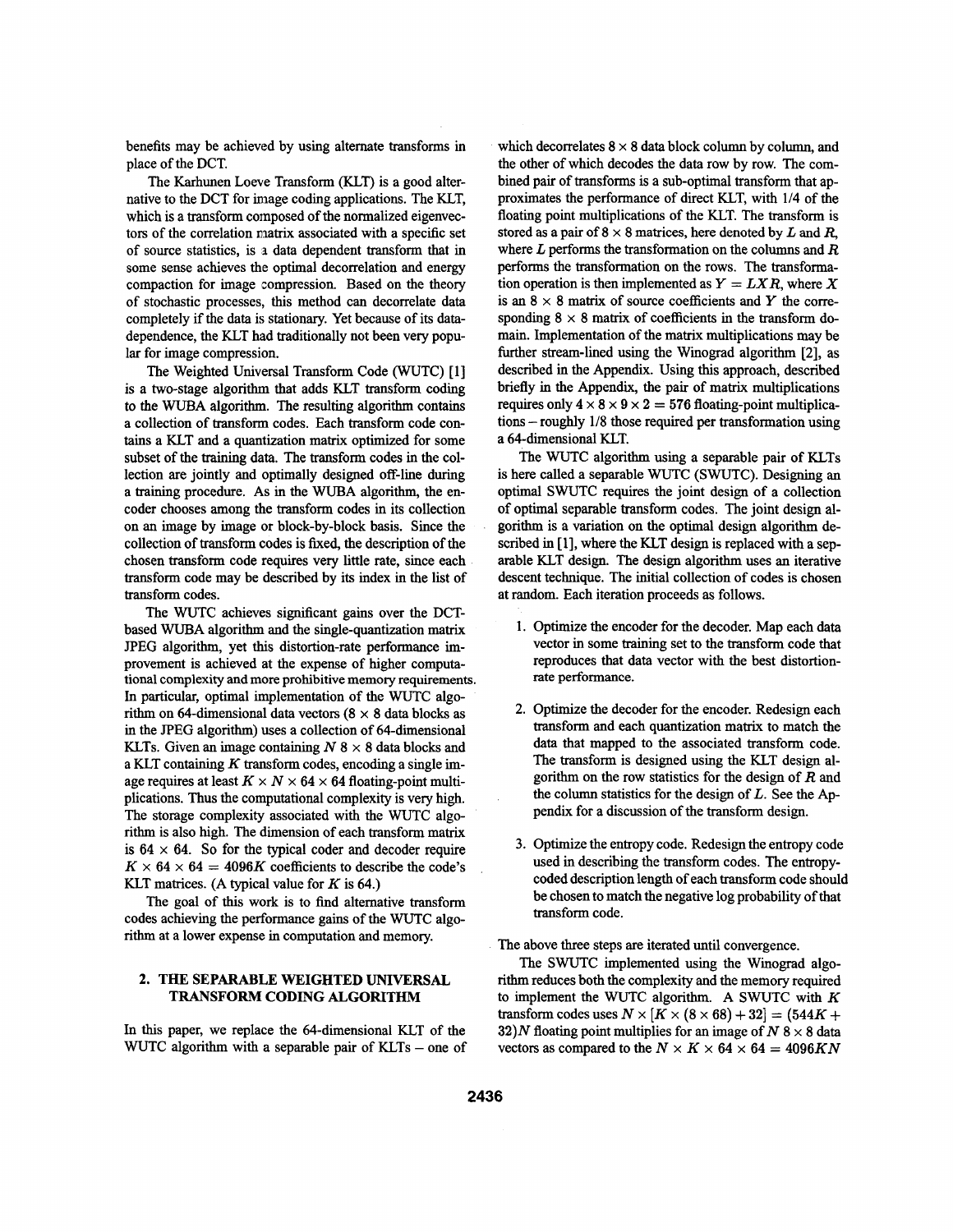

Figure 1: WUTC with the full KLT compared to WUTC with the separable KLT.

floating point multiplies in a WUTC of the same size. *Simi*larly, the SWUTC requires storage of  $K \times 2 \times 8 \times 8 = 128K$ transform coefficients **as** opposed to the **4096K** required for the WUTC. Thus the SWUTC reduces the complexity and memory of a WUTC by factors of approximately 8 and **32**  respectively.

Since the statistics of the rows and columns of an image are typically similarly, memory may be further reduced by using the same transformation on the rows and the columns  $(L = R$  in the above transform equation). The resulting code is called a single SWUTC (SSWUTC). The resulting code requires the same computational complexity **as** the SWUTC, but reduces the memory requirements by another factor of 2.

#### **3. EXPERIMENTAL RESULTS**

The following summary of results compares the distortionrate performance of the SWUTC and SSWUTC algorithms to that of a variety of alternative transform coding algorithms. In each case, rate is measured as entropy and distortion is given by signal to quantization noise ratio (SQNR). Each system is designed using a  $2048 \times 2048$  image as its training set. A different  $2048 \times 2048$  image is used as the test set in all experiments. Each image is a different scanned page from the IEEE Spectrum Magazine, and both contain similar proportions of images and text. Each weighted universal code (e.g., the SWUTC, SSWUTC, WUTC, **WUBA**  algorithms) uses a maximum of 64 codes per collection  $(K =$ **64)** and allows a new code to be described for each **64**  dimensional vector.

Figure 1 compares the performance of the WUTC and SWUTC algorithms. The SWUTC, which employs a suboptimal transform, achieves performance roughly 1 **dE3** worse than that of the WUTC. **Thus** the move from optimal KLT to suboptimal separable KLT costs 1 dB in rate-distortion performance but yields an **8x** improvement in complexity



Figure 2: WUTC and a single optimal transform code (TC) are compared with fast alternatives. The FWUTC and JWUTC algorithms achieve complexity and memory reduc**tions** of a factor of **k/64** relative to the complexity of a full WUTC by removing rows from the WUTC's transformation matrix. (Each curve is labeled by the associated value of **k.)** 

and **64 x** improvement in memory requirements.

Figure 2 compares the SWUTC to several altemate fast WUTC algorithms - namely the JWUTC and FWUTC algorithms described in **[3].** The FWUTC and JWUTC **algo**rithms achieve complexity and memory reductions to a factor of **k/64** times the complexity of a full **WUTC** by removing rows from the WUTC's transformation **matrix.** (Each curve is labeled by the associated value of  $k$ .) In FWUTC, the number of rows per transform matrix is kept constant from transform to transform. In JWUTC, the number of rows per transform **matrix** is allowed to vary from transform to transform. *As* shown in Figure **2,** the SWUTC gives far better performance than either the JWUTC or FWUTC of the same size (here labeled by *"2").* From a complexity stand-point, the SWUTC is roughly comparable to the JWUTC and FWUTC labeled **"8."** While the SWUTC easily outperforms the FWUTC, it suffers a slight performance degradation when compared to the JWUTC of the same complexity, but this code requires  $4 \times$  the memory of the SWUTC.

Figures **3** and **4** compare the performance of SWUTC to SSWUTC and DCT-based codes respectively. In Figure 3, the SSWUTC suffers a further 1 dB performance degradation when compared to SWUTC but requires half as much memory. The DCT codes (JPEG, which uses a single quantization matrix and **WUBA** which uses up to **64** quantization matrices) give signtficantly poorer performance than either the WUTC or the SWUTC due to the use of the DCT.